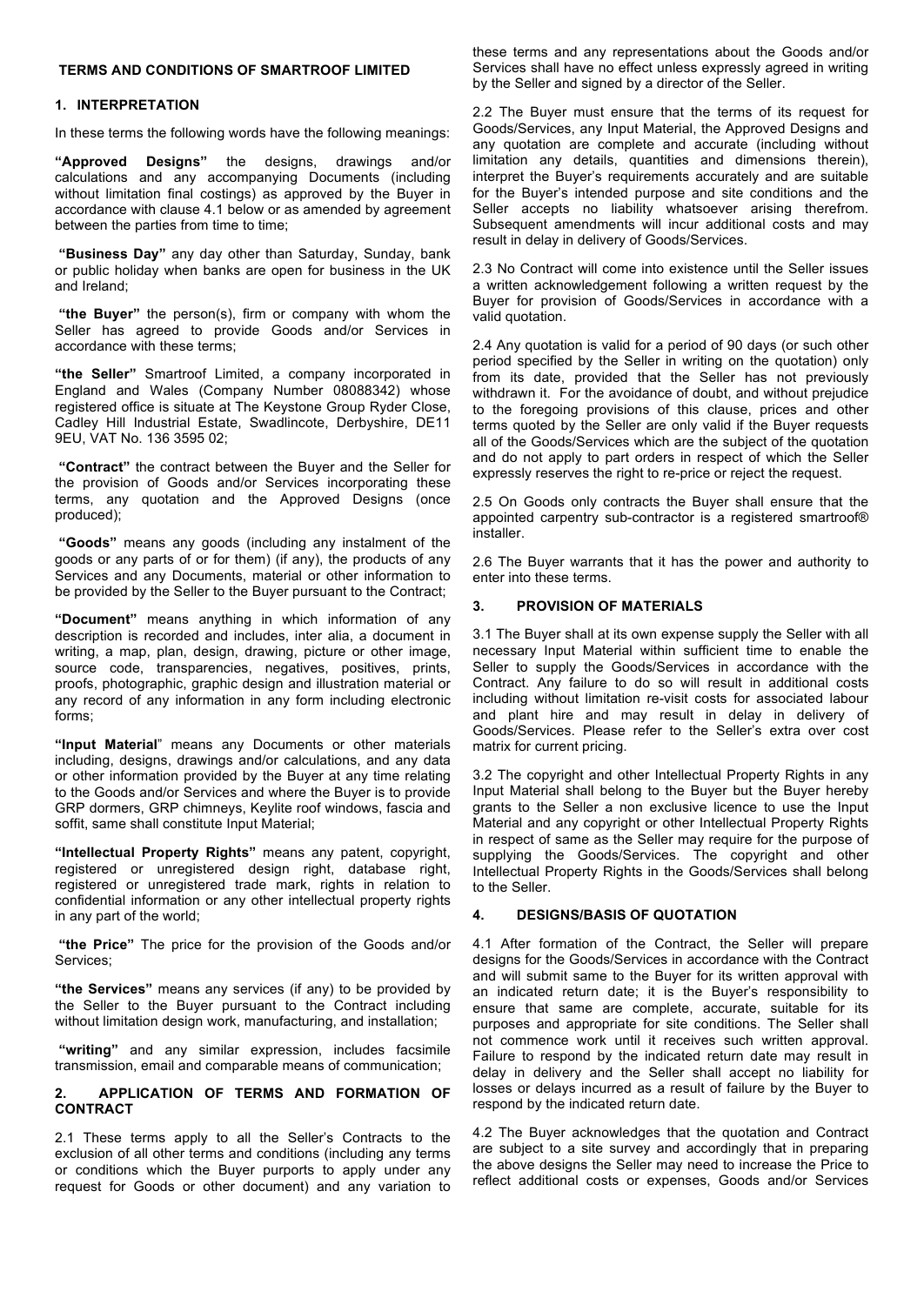required to properly perform the Contract. When submitting the designs to the Buyer the Seller shall advise of any such Price increase and the Buyer may cancel the Contract within 7 days of any such notice from the Seller subject to clause 13.1.

In particular, but without limitation, the quotation is prepared on the basis that where Services are also being provided, the crane can be located directly adjacent to the relevant individual dwelling and on the basis of a 35 ton all terrain mobile crane. This is subject to a site survey. If it is identified on a site survey that a larger crane is required, further costs shall apply. A standard 35 ton all terrain mobile crane will only travel with 750mm diameter round plates to support the outriggers. Any other supporting/stabilising accessories such as road plates, EKKI crane mats and ballast counter weights will be charged as an extra over cost (this will include a weekly hire rate and transportation costs-delivery and collection). Please refer to the Seller's extra over cost matrix for current pricing.

4.3 Approval and/or comment in relation to the designs by the Buyer's architect or engineer, its servants, agents or persons under its control shall be deemed to constitute approval and/or comment of same by the Buyer.

4.4 Instructions to proceed with manufacture, notification of no comment, and requests for delivery shall be deemed to constitute approval of the designs by the Buyer and approval of any part of the designs shall be deemed approval of all of the designs (including without limitation the accompanying Documentation).

4.5 smartroof® panels comply with BS6399 PART 1, 2 and 3 Code of practice for dead and imposed loads.

4.6 The maximum load bearing capacity of the attic space floor is 0.25 kilonewtons per metre squared.

4.7 The smartroof system is not sold or supplied as a water proof product – waterproofing will be dependent on the main contractor installing the roofing felt/tile lathe/roof tiles and flashing in kits to roof windows.

## **5. DELIVERY**

5.1 Subject to these terms and to payment in full of all sums outstanding from the Buyer or any group company, delivery of the Goods/Services shall be made to the address of the site referred to in the quotation or if some other place for delivery is agreed by the Seller in writing, by the Seller delivering or arranging for delivery of the Goods/Services to that place.

5.2 The Buyer should allow at least 6 weeks call off period (or such other call off period as the Seller may advise). However, delivery dates and times are approximate only and the Seller shall not be liable for any delay in delivery however caused and the Buyer shall not be entitled to refuse to accept late delivery or treat late delivery as a breach of contract. Time for delivery by the Seller shall not be made of the essence by notice.

5.3 Subject to clause 5.2 above, if the Buyer for any reason requests a different delivery date such date must be agreed by the Seller. Where any such request is made less than 72 hours prior to the existing delivery date then, without limiting any other right or remedy available to the Seller will store the Goods or have them stored by a third party until actual delivery and charge the Buyer for all related costs and expenses (including without limitation storage, handling, additional transportation and insurance, crane hire costs, labour, costs for redelivery and aborted delivery costs); Please refer to the Seller's extra over cost matrix for current pricing.

5.4 The Seller shall monitor and check weather conditions (and in particular but without limitation wind speeds) on a daily basis and no lifting operations will take place in wind speeds above

9.8m/s or 15 mph. The Seller reserves the right to defer delivery (without incurring any liability to the Buyer) should wind speeds or predicted wind speeds exceed the foregoing and for the avoidance of doubt the Seller may defer delivery (without incurring any liability to the Buyer) at any time on the day prior to the date of delivery where predicted wind speeds for the delivery date exceed the foregoing.

5.5 Unless otherwise agreed, Goods will be delivered to site on a flat-bed articulated delivery vehicle. If there is restricted site access alternative transportation modes can be provided however this will attract an additional cost as quotations assume delivery on articulated vehicles. Please refer to the Seller's extra over cost matrix for current pricing. Any delivery restrictions whether due to the nature or location of the site or the route to the site or otherwise must be notified to the Seller prior to delivery (including without limitation any requirement for additional deliveries, specialist vehicles or cranes, loading facilities, and subject to clause 5.1 above requests for specific dates/times for delivery); non compliance with this provision will result in additional costs for which the Buyer shall be liable and delay in delivery.

5.6 The quotation has been prepared on the basis that unloading will not take more than 3 hours. Any time in excess of this will attract additional cost and the Seller reserves the right to recover such costs at a rate of £50/hour.

5.7 The Buyer shall procure that the Seller's delivery vehicle and crane (where Services are also being provided) have clear unhindered access to both the site and the relevant individual dwellings. The Seller shall not be liable for any delay or failure by the Buyer to procure same, including without limitation repair and/or costs of repair in respect of damage to carriageway, kerbs, or soft landscaping. Non compliance with this provision will result in additional costs (including without limitation labour) for which the Buyer shall be liable.

5.8 The Buyer shall provide a temporary storage location to the Seller's reasonable satisfaction, directly adjacent to the relevant individual dwelling to accommodate the construction materials, delivery vehicle and the crane (where Services are also being provided).

5.9 Where Services are also being provided the Buyer shall provide a level crane hard standing or support condition directly adjacent to each relevant individual dwelling (size 8 meters x 8 meters). The Buyer must ensure that the makeup of the formation be engineered and plate tested to accommodate all of the imposed loads of the crane. It is essential that the Buyer ensure that the area and layout of the outrigger support is calculated upon the predicted actual outrigger loads arising from the lifting operation and an assessment of the safe ground bearing pressure (reference should be made to the Lifting Operations and Lifting Equipment Regulations 1988 and British Standard Code of Practice for the safe use of mobile cranes BS 7121:PART 1 1989). Example: The ground bearing pressure for each outrigger on a 35 ton all terrain crane equates to 25 tonnes per metre squared. Should the ground be a "made up formation" the Seller's health and safety documentation dictates the use of EKKI timber crane mats – 2000mm x 1000mm. Failure to comply with this provision will result in additional costs as per the Seller's extra over cost matrix.

5.10 The Buyer shall be responsible for both obtaining permission and organising any road traffic management plans/systems or road closures that may be required, whilst materials are being off loaded and craned into position. In the event of any obstructions to the crane i.e. overhead electric pylons/cables or railway lines. It is the responsibility of the Buyer to seek the relevant permissions from the National Grid and Net Work Rail.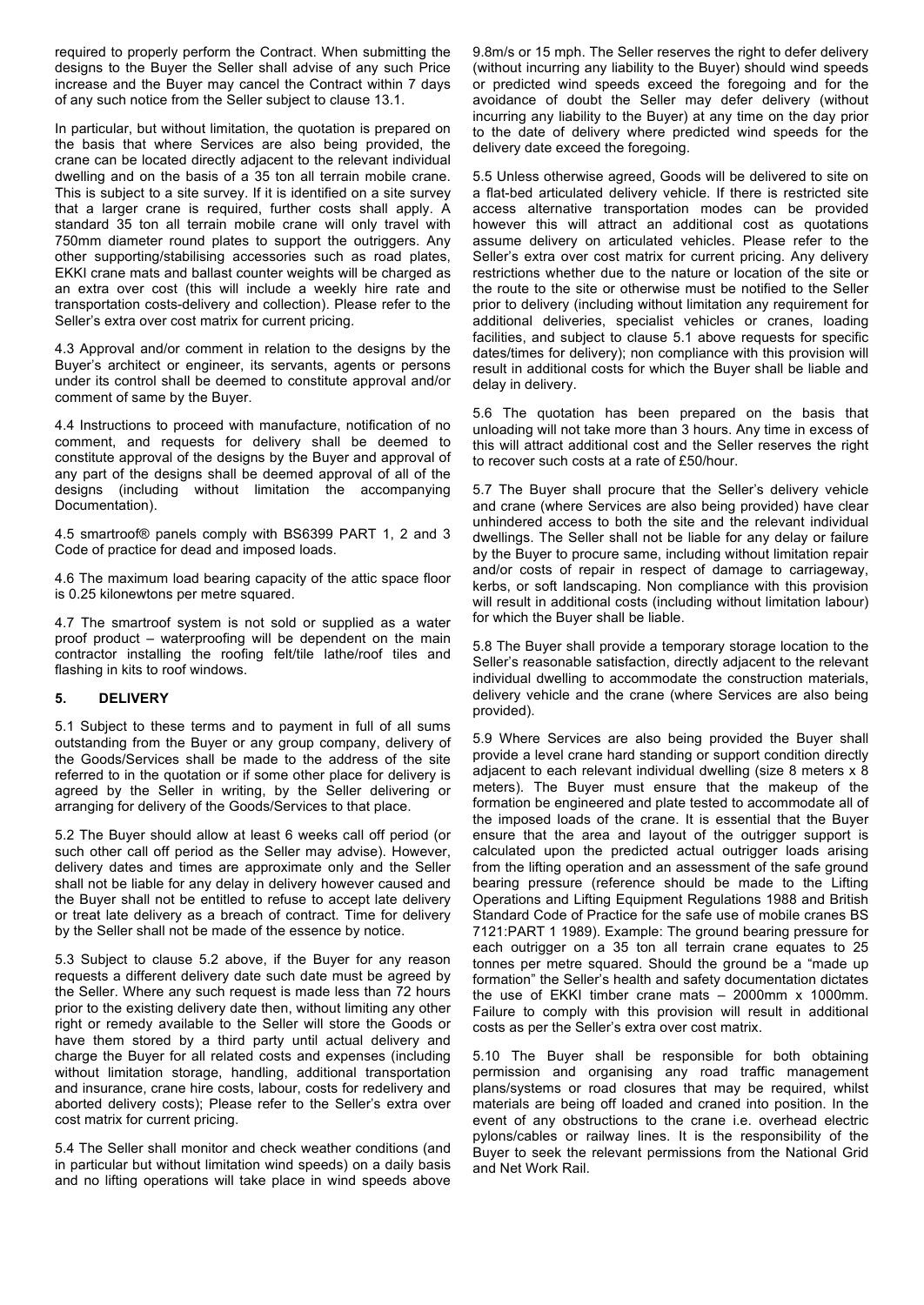5.11 The Buyer shall procure the provision of an independent fully erected perimeter access scaffold. The scaffold must be structurally designed for stability in accordance with the European Standard BS EN 12811-1:2003 and NASC TG 20.08. The Buyer is responsible for designing, erecting and maintaining all scaffolding. The perimeter scaffold must be fully erected prior to the commencement of the Seller's work hereunder. A five board wide main working platform is required 600mm down from the wall plate. Additionally, two number full boarded table lifts are required to the gable ends. All of the foregoing must be provided by the Buyer with ladder access thereto. The Buyer must provide the Seller with a copy of the scaffold completion handover certificate. The Buyer shall agree all scaffolding requirements with the Seller's contract coordinator and registered installer prior to commencement of works. There is no requirement for an internal bird cage.

5.12 The Buyer shall provide a crash deck to all stairwell openings.

5.13 The Buyer shall ensure the site and relevant individual dwellings are constructed in accordance with the Approved Designs and in particular but without limitation that the internal block work leaf/external facing brick work leaf-supporting structure and the internal party blockwork walls has been cured (48 hours) and constructed to the correct datum (all as detailed on the Approved Designs).

5.14 The Buyer shall ensure that the correct size timber wall plate has been bedded (cured) and strapped to the eaves block work (all at detailed on the Approved Drawings).

5.15 The Buyer shall provide waste disposal facilities to the Seller's satisfaction in order that the Seller can dispose of any waste materials.

5.16 If the Buyer for any reason fails to take delivery of the Goods or if the Seller cannot deliver and/or install (where applicable) the Goods due to failure by the Buyer to comply with any requirements or obligations in this clause or otherwise in relation to construction and/or delivery then, without limiting any other right or remedy available to the Seller:-

- 5.16.1 risk in the Goods will pass to the Buyer (including for loss or damage caused by the Seller's negligence);
- 5.16.2 the Goods will be deemed to have been delivered; and
- 5.16.3 the Seller may (a) store the Goods or have them stored by a third party until actual delivery and charge the Buyer for all related costs and expenses (including without limitation storage, handling, additional transportation and insurance, crane hire costs, labour, costs for redelivery and aborted delivery costs);or (b) sell the Goods at the best price readily obtainable and (after deducting all storage, insurance, transportation, delivery and selling expenses) account to the Buyer for the excess over the Price or charge the Buyer for any shortfall below the Price. Please refer to the Seller's extra over cost matrix for current pricing.
- 5.17 The Seller may deliver the Goods by separate instalments. Each separate instalment shall be invoiced and paid for in accordance with the provisions in this Contract.

## **6. RISK AND PROPERTY**

6.1 Risk of damage to or loss of Goods shall pass to the Buyer at the time of delivery or, if the Buyer fails to take delivery of the Goods, the time when the Seller has tendered delivery of same;

6.2 Notwithstanding delivery and passing of risk in Goods, or any other provision of these terms the property in the Goods shall not pass to the Buyer until the Seller has received in cash

or cleared funds payment in full of the Price and payment in full for all other goods and/or services agreed to be provided by the Seller to the Buyer or any group company in accordance with the current Contract or any other Contract or account with the Buyer or any group company for which payment is then due.

6.3 The Seller shall be entitled to recover payment (including VAT) for the Goods notwithstanding that ownership of any of the Goods has not passed from the Seller.

6.4 Until such time as the property in the Goods passes to the Buyer, without prejudice to all or any of the Seller's other rights against the Buyer whether under these terms or otherwise:

6.4.1 The Buyer shall hold the Goods as the Seller's fiduciary agent and bailee, and shall keep them separate from those of the Buyer and third parties and properly stored, protected and insured and identified as the Seller's property with all identifying marks intact and legible but the Buyer may resell or use the Goods in the ordinary course of its business at full market value;

6.4.2 The Buyer shall maintain the Goods in a satisfactory condition at the Buyer's risk, insured on the Seller's behalf for their full replacement value against all usual risks to the reasonable satisfaction of the Seller and on request shall produce the policy of insurance to the Seller;

6.4.3 The Seller may at any time require the Buyer to deliver up the Goods (provided the Goods are still in existence and have not been resold), to the Seller and, if the Buyer fails to do so forthwith, enter on any premises of the Buyer or any third party where the Goods are stored to inspect and/or repossess same;

6.4.4 The Buyer must hold the proceeds of the insurance referred to in clause 6.4.2 on trust for the Seller and not mix them with any other money nor pay the proceeds into an overdrawn bank account;

6.5 The Buyer shall not be entitled to pledge, create a lien over or in any way charge by way of security for any indebtedness any of the Goods which remain the property of the Seller, but if the Buyer does so all monies owing by the Buyer to the Seller shall (without limiting any other right or remedy of the Seller) forthwith become due and payable.

6.6 The Buyer grants to the Seller, its agents and employees an irrevocable licence at any time to enter any premises where the Goods are or may be stored in order to inspect them, or where the Buyer's right to possession has terminated to recover them.

### **7. PRICE**

7.1 Subject always to the provisions of these terms and in particular but without limitation clauses 7.2 and 7.4 below, the Price will be the Seller's quoted price provided that the Buyer makes a request for Goods/Services in accordance with the quotation and the request is accepted by the Seller in accordance with these terms.

7.2 The Seller may at any time increase the Price to reflect any increase in the cost to the Seller which is due to factors occurring after the making of the Contract which are beyond the reasonable control of the Seller (including without limitation exchange fluctuations, taxes and duties and the cost of labour materials and other manufacturing costs) provided that the Buyer may cancel this contract within 7 days of any such notice from the Seller subject to clause 13.1, after which period consent to price alteration will be deemed given by the Buyer.

7.3 The Price shall be exclusive of any value added tax for which the Buyer shall be additionally liable at the applicable rate on the date of the invoice.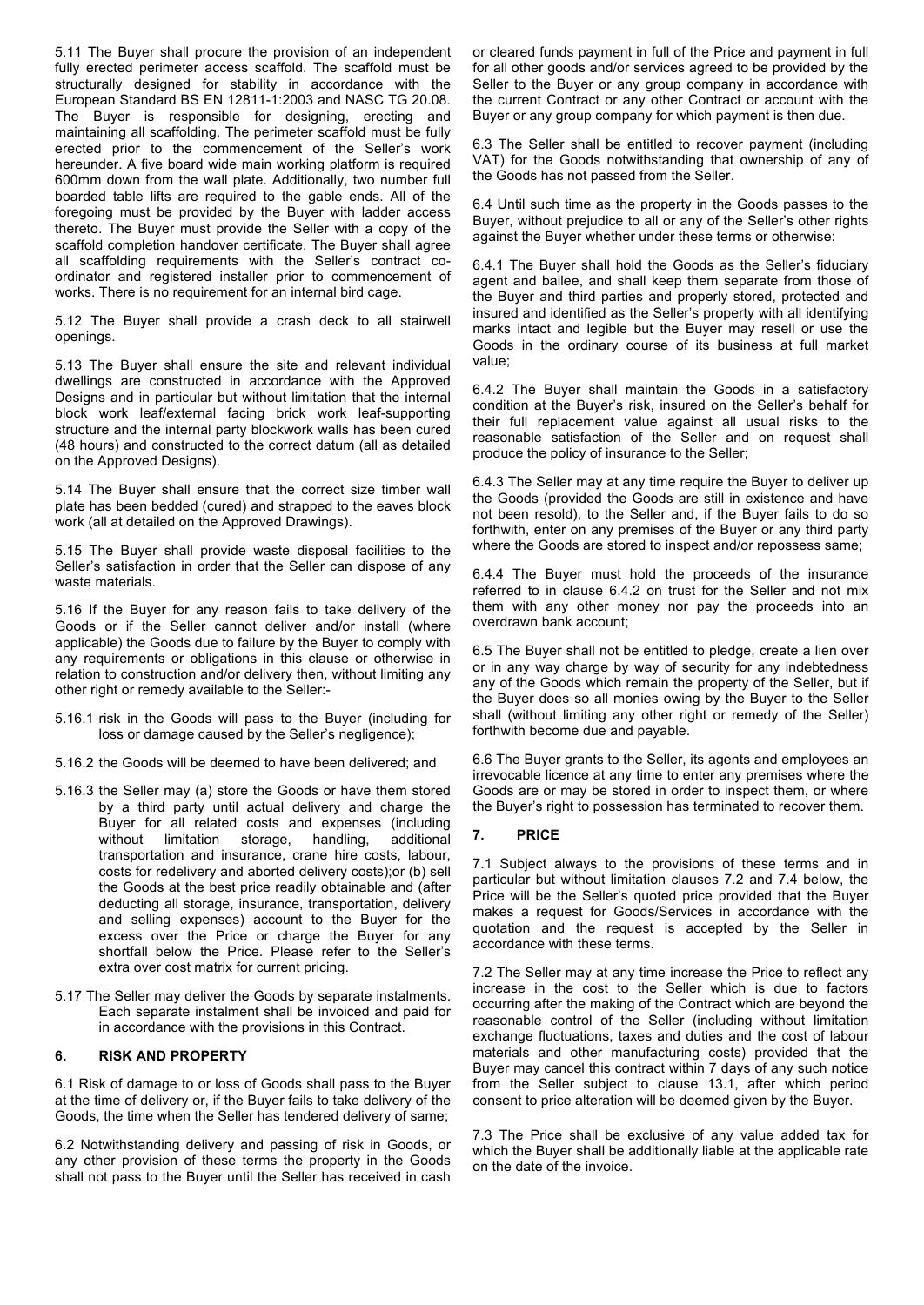7.4 Any alterations, additions, or revisions to the Contract (including without limitation, any alterations or additions to the Approved Designs or the quotation), or times and dates for delivery/provision of Goods/Services or other delivery arrangements, must be agreed in writing by the Seller and may be subject to additional costs or charges PROVIDED ALWAYS that the Seller may at any time without notifying the Buyer make any changes to the Goods/Services and alterations, additions or revisions to the Contract which are necessary to comply with any applicable safety or other statutory requirements, or which do not materially affect the nature or quality of the Goods/Services.

7.5 The Buyer shall be responsible for obtaining any necessary import licences or other requisite documentation associated with import or export of the Goods/Services (as applicable) and paying all associated expenses, duties and taxes.

7.6 All companies in the Buyer's group who have accepted these terms shall be jointly and severally liable for amounts owing by any member of the group. In addition, if during the course of any matter a Buyer involves a subsidiary or a separate legal entity the Buyer remains responsible for the relevant amount.

7.7 The Price excludes the provision of any collateral warranty agreement. A design collateral warranty may be provided at the Seller's sole discretion and if the wording and the cover is acceptable to the Seller's designers and insurers. If provided the Seller shall charge additional costs for provision/review of same.

# **8. PAYMENT**

8.1 Payment of the Price (including VAT) is due within 30 days of the date of the Seller's invoice unless otherwise specified in writing by the Seller in the quotation or on the confirmation of order. Payments must be made in the currency of the issued invoices unless otherwise agreed in writing by the Seller.

8.2 Time for payment shall be of the essence. No payment shall be deemed to have been received until the Seller has received cleared funds.

8.3 All payments payable to the Seller under the Contract shall become due immediately upon termination of the Contract despite any other provision.

8.4 Unless otherwise agreed in writing by the Seller, the Buyer shall make all payments due under the Contract without any deduction whether by way of set-off, retention, counterclaim, discount, abatement or otherwise unless the Buyer has a valid court order requiring an amount equal to such deduction to be paid by the Seller to the Buyer. Where the Seller agrees to a retention such retention must be paid to the Seller within 6 months of the invoice date for the relevant Goods/Services or instalment.

8.5 If the Buyer fails to pay the Seller any sum due pursuant to the Contract the Buyer will be liable to pay interest to the Seller on such sum from the due date for payment at the annual rate of 2% above the base lending rate from time to time of the Bank of England, accruing on a daily basis until payment is made, whether before or after any judgement. The Seller reserves the right to claim interest and/or penalties under the Late Payment of Commercial Debts (Interest) Act 1998.

8.6 The Seller may at any time at its absolute discretion, appropriate any payment made by the Buyer in respect of the Goods/Services to such outstanding debt of the Buyer or any group company as the Seller thinks fit notwithstanding any

purported appropriation to the contrary by the Buyer.

# **9. EXCLUSIONS**

9.1 The Seller shall have no liability to the Buyer for any loss, damage, costs, expenses, delays or other claims for compensation arising as a result of any Input Material or instructions supplied by the Buyer being of poor quality, incomplete, incorrect, inaccurate, illegible, or in the wrong form, or arising from their late arrival or non-arrival, or any other fault of the Buyer.

9.2 The Seller shall not be liable to the Buyer or be deemed to be in breach of the Contract by reason of any delay in performing, or any failure to perform, any of the Seller's obligations in relation to the Goods/Services, if the delay or failure was due to any act of omission of the Buyer, its servants, agents or persons under its control or any other cause beyond the Seller's reasonable control.

9.3 Where possible, the Seller recommends that dormer and roof windows are purchased through IG Elements and Keylite, being part of the same group of companies as the Seller. If these products are not purchased through the group, the Seller can provide an installation price on request.

The Seller shall not be liable or be deemed to be in breach of the Contract by reason of any delay in performing, or any failure to perform any of the Seller's obligations in relation to the Goods/Services arising from or in connection with products purchased from third parties (including without limitation dormer and roof windows) and in particular but without limitation where such third party products are of poor quality, faulty, missing, damaged, incomplete, do not comply with the specification or contract or arising from their late delivery, non-delivery or where they are otherwise unavailable or unsuitable for installation on accordance with the Seller's agreed project schedule and the Seller may increase the price to reflect any increase in the cost to the Seller arising directly or indirectly as a result of this and including without limitation the cost of labour and equipment/equipment hire.

9.4 Where the Goods are to be delivered in instalments each delivery shall constitute a separate contract and failure by the Seller to deliver any one or more of the instalments in accordance with these terms shall not entitle the Buyer to treat the Contract as a whole as repudiated.

9.5 Save with the prior written consent of the Seller, under no circumstances shall the buyer or any agent authorised by the Buyer be entitled to alter, or modify in any way the Goods. For the avoidance of doubt, any alterations or modifications (in particular but without limitation cutting of panels) to the Goods may invalidate NHBC or any similar form of guarantee.

# **10. LIMITATION OF LIABILITY**

10.1 The following provisions set out the entire financial liability of the Seller (including any liability for the acts or omissions of its employees, agents and sub-contractors) to the Buyer in respect of:

### 10.1.1 any breach of these terms; and

10.1.2 any representation, statement or tortious act or omission including negligence arising under or in connection with the Contract.

10.2 All warranties, conditions and other terms implied by statute or common law (save for the conditions implied by section 12 of the Sale of Goods Act 1979) or otherwise are, to the fullest extent permitted by law, excluded from the Contract.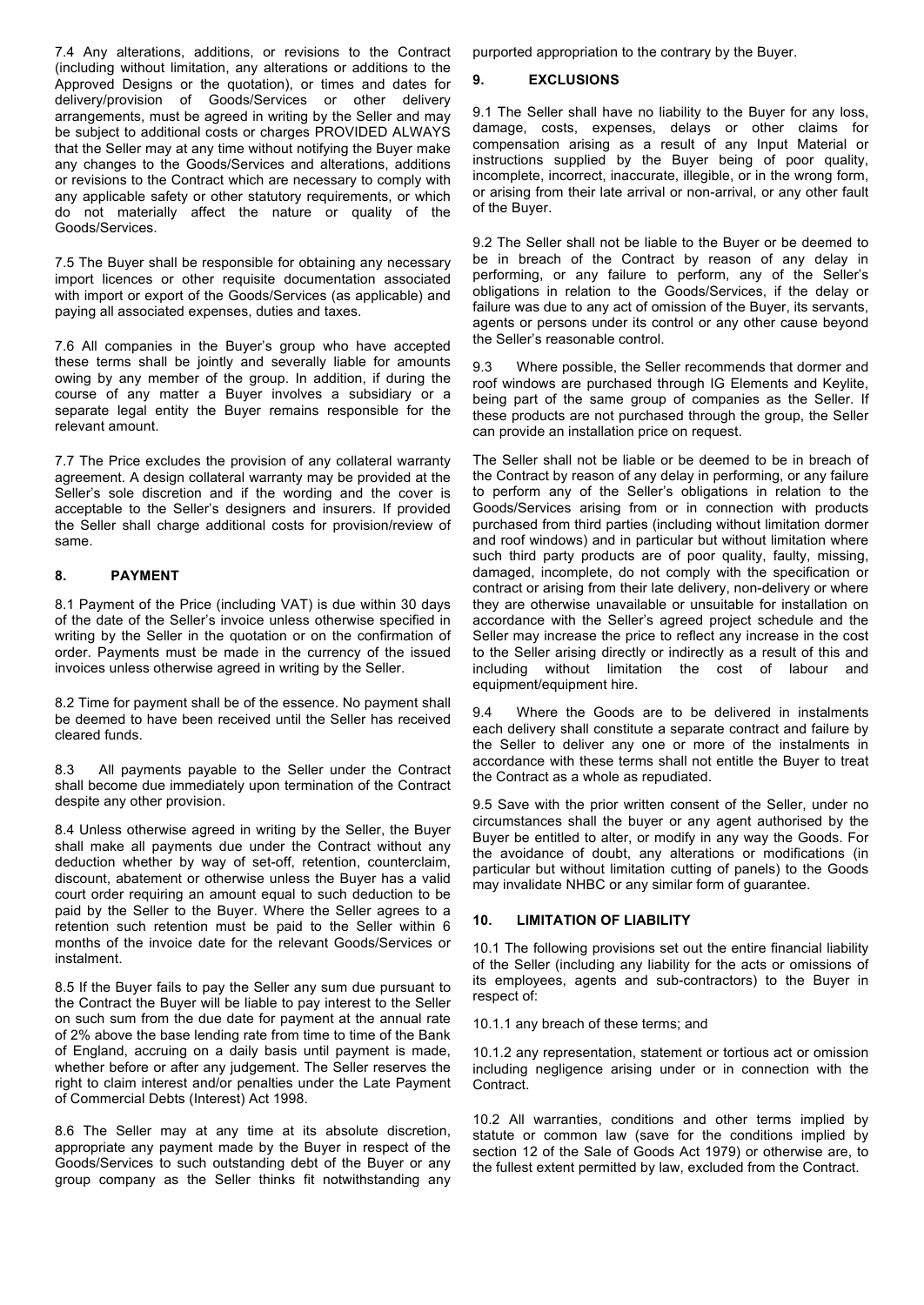10.3 Nothing in these terms excludes or limits the liability of the Seller for death or personal injury caused by the Seller's negligence.

10.4 On the expiry of 2 Business Days after delivery the Goods/Services shall be conclusively presumed to be in accordance with the Contract and free from any defect or damage and accordingly the Buyer shall be deemed to have accepted the Goods and/or Services, the Seller shall have no liability for such defect or damage and the Buyer shall be bound to pay the Price as if the same had been delivered in accordance with the Contract.

10.5 The Seller shall not be liable for any defect or damage:-

10.5.1 where the Buyer, its servants, agents or persons under its control makes any further use of such Goods after giving such notice; or

10.5.2 where the defect arises directly or indirectly due to wilful damage negligence or misuse by the Buyer, its servants, agents or persons under its control or because the Buyer, its servants, agents or persons under its control failed to follow the Seller's oral or written instructions as to the storage, installation, commissioning, use, cleaning, handling, processing, or maintenance of the Goods, the manufacturer's instructions and good trade practice; or

10.5.3 Where the defect arises directly or indirectly as a result of fair wear and tear, normal deterioration, or improper or faulty installation, storage handling or processing of the Goods by the Buyer, its servants, agents or persons under its control or abnormal working conditions of the Buyer.

10.5.4 Where the Buyer, its servants, agents or persons under its control alters or repairs such Goods without the prior written consent of the Seller.

10.5.5 where the defect arises directly or indirectly due to discoloration or any other cosmetic conditions, or other conditions which do not materially affect the operation or functionality of the Goods.

10.6 For the avoidance of doubt, the Seller shall not be liable for any costs or expenses in respect of repairs carried out by the Buyer, its servants, agents, persons under its control or any third party unless the Seller has approved same in writing in advance.

## **THE BUYER'S ATTENTION IS IN PARTICULAR DRAWN TO THE PROVISIONS OF CONDITION 10.11**

10.7.Subject to conditions 10.2 and 10.3:

10.7.1 the Seller's total liability in contract, tort (including negligence or breach of statutory duty), misrepresentation or otherwise, arising in connection with the performance or contemplated performance of this Contract shall be limited to the amount from time to time payable by the Buyer for the relevant Goods/instalment and subject to that overall limit to the part of any loss suffered which is proportionate to its responsibility; and

10.7.2 the Seller shall not be liable to the Buyer for any indirect or consequential loss or damage loss of profit, loss of business, depletion of goodwill, costs or expenses, loss of use or production or of contracts or other claims for consequential compensation whatsoever (howsoever caused) which arise out of or in connection with the Contract.

## **11. ASSIGNMENT**

11.1 The Buyer shall not be entitled to assign the Contract or any part of it without the prior written consent of the Seller.

11.2 The Seller may assign or subcontract the Contract or any part of it to any person, firm or company.

## **12. FORCE MAJEURE**

The Seller reserves the right to defer the date of delivery of the Goods/Services or to reduce the volume of the Goods ordered by the Buyer (without liability to the Buyer), or to cancel the Contract (without liability to the Buyer) if it is prevented from or delayed in the carrying on of its business or performance of the Contract due to circumstances beyond the reasonable control of the Seller including, without limitation, acts of God, governmental actions, war or national emergency, riot, civil commotion, fire, explosion, flood or other weather event, epidemic, disease, infestation, restrictions on transport or movement, lock-outs, strikes or other labour disputes (whether or not relating to either party's workforce), or restraints or delays affecting carriers or inability or delay in obtaining supplies of adequate or suitable goods Provided that, if the event in question continues for a continuous period in excess of 90 days, either party shall be entitled to give notice in writing to the other to terminate the Contract.

# **13. TERMINATION**

13.1 If for any reason a matter does not proceed to completion the Seller will charge the Buyer for work done and expenses incurred unless otherwise agreed.

13.2 If the Buyer fails to make payment for the Goods in accordance with the Contract or commits any other breach of the Contract or if any distress or execution shall be levied upon any of the Buyer's goods or if the Buyer offers to make any arrangement with its creditors or commits an act of bankruptcy or if any petition in bankruptcy is presented against the Buyer or the Buyer is unable to pay its debts as they fall due or if being a limited company any resolution or petition to wind up the Buyer (other than for the purpose of amalgamation or reconstruction without insolvency) shall be passed or presented or if a receiver administrator administrative receiver or manager shall be appointed over the whole or any part of the Buyer's business or assets or if the Buyer shall suffer any analogous proceedings under foreign law all sums outstanding in respect of the Goods shall become payable immediately (whether or not then due or payable) and the Seller may in its absolute discretion and without prejudice to any other rights which it may have:-

13.2.1 suspend all future provision of Goods/Services to the Buyer or any group company; and/or

13.4.2 terminate the Contract without liability upon its part; and/or

13.2.3 appropriate any payment made by the Buyer or any group company to such of the Goods/Services (or the goods or services supplied under any other contract between the Buyer or any group company and the Seller) as the Seller may think fit (notwithstanding any purported appropriation by the Buyer);

And the Seller shall not be liable for any costs, losses or delays arising as a result.

13.3 The termination of the Contract shall not affect:-

13.3.1any payment which is owing by either party to the other;

13.3.2 any other accrued rights of either party; or

13.3.3 any terms which are expressed to come into force or